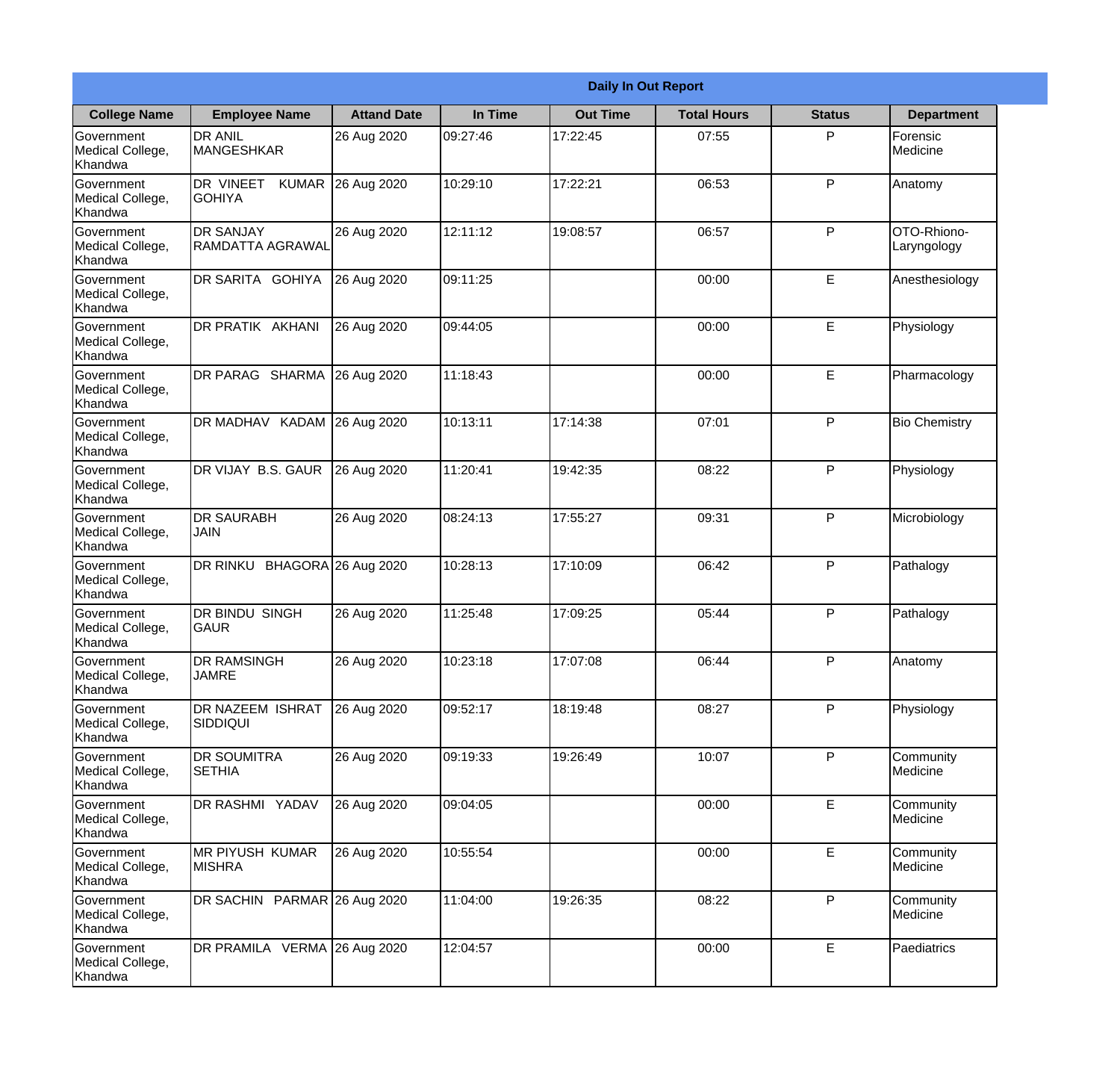| <b>Designation</b>                  | <b>Category</b>     |
|-------------------------------------|---------------------|
| Assistant Professor   Para Clinical |                     |
| Professor                           | <b>Non Clinical</b> |
| Professor                           | Clinical            |
| Professor                           | Clinical            |
| <b>Assistant Professor</b>          | Non Clinical        |
| Professor                           | Para Clinical       |
| Assistant Professor   Non Clinical  |                     |
| Associate Professor Non Clinical    |                     |
| Associate Professor   Para Clinical |                     |
| <b>Assistant Professor</b>          | Para Clinical       |
| Associate Professor Para Clinical   |                     |
| Demonstrator/Tutor   Non Clinical   |                     |
| Professor                           | <b>Non Clinical</b> |
| <b>Assistant Professor</b>          | Para Clinical       |
| <b>Assistant Professor</b>          | Para Clinical       |
| Statistician                        | Para Clinical       |
| <b>Assistant Professor</b>          | Para Clinical       |
| Professor                           | Clinical            |

## **Daily In Out Report**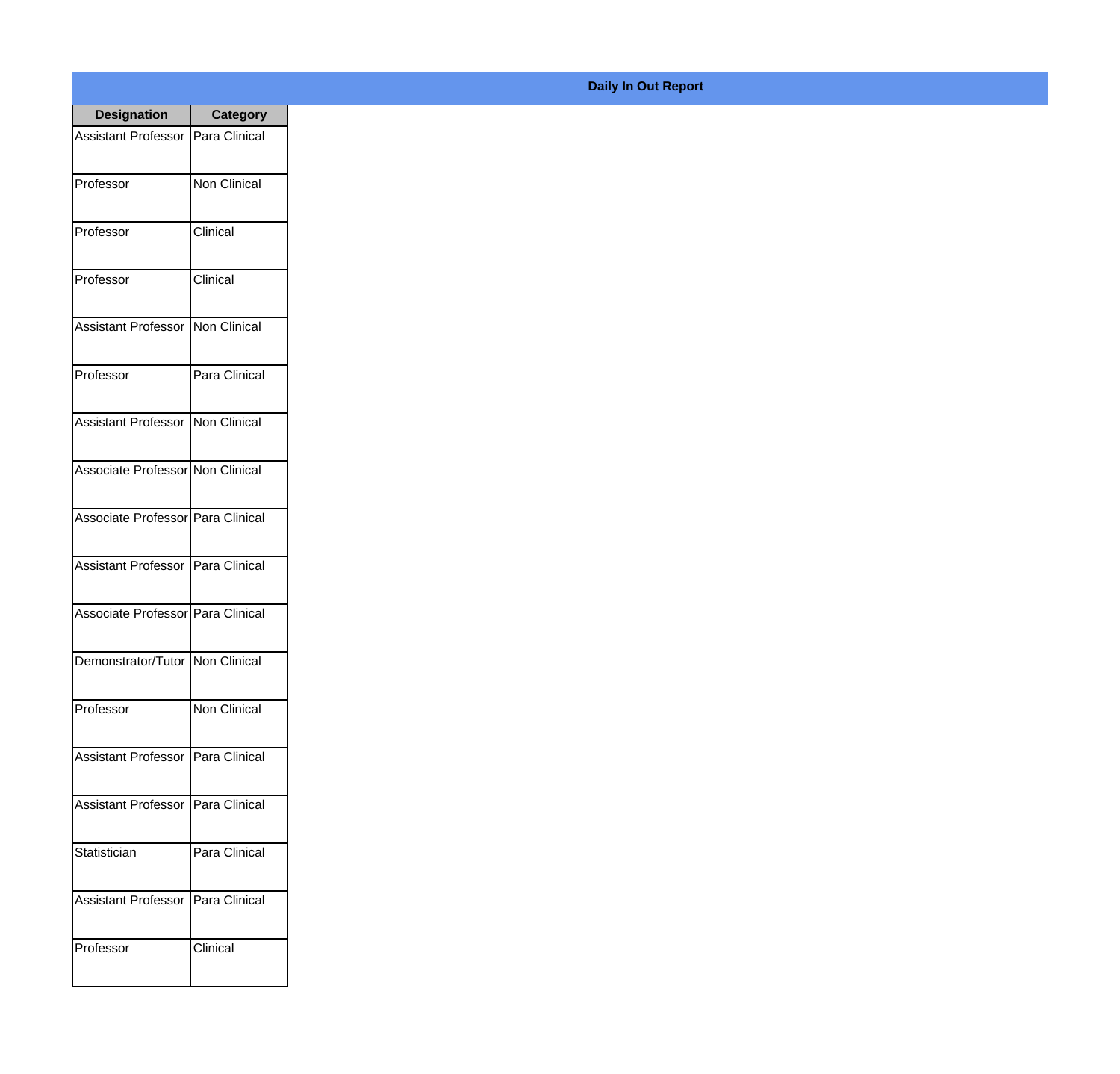|                                           |                                             |             |          |          | <b>Daily In Out Report</b> |   |                             |
|-------------------------------------------|---------------------------------------------|-------------|----------|----------|----------------------------|---|-----------------------------|
| Government<br>Medical College,<br>Khandwa | <b>DR MANOJ BALKE</b>                       | 26 Aug 2020 | 09:25:03 | 18:24:06 | 08:59                      | P | Ophthalmology               |
| Government<br>Medical College,<br>Khandwa | <b>DR GARIMA</b><br><b>AGRAWAL VARSHNEY</b> | 26 Aug 2020 | 10:31:31 |          | 00:00                      | E | Paediatrics                 |
| Government<br>Medical College,<br>Khandwa | <b>DR SIDDHARTH</b><br><b>BANODE</b>        | 26 Aug 2020 | 09:27:02 | 16:01:27 | 06:34                      | P | Pharmacology                |
| Government<br>Medical College,<br>Khandwa | <b>DR PRIYA KAPOOR</b><br>KAPOOR            | 26 Aug 2020 | 10:10:53 | 17:00:03 | 06:50                      | P | Pathalogy                   |
| Government<br>Medical College,<br>Khandwa | <b>DR SAPNA</b><br><b>MAHESHRAM</b>         | 26 Aug 2020 | 10:58:45 | 17:23:46 | 06:25                      | P | Community<br>Medicine       |
| Government<br>Medical College,<br>Khandwa | <b>DR SEEMA</b><br>SUDHAKARRAO<br>ISUTAY    | 26 Aug 2020 | 10:51:43 | 18:22:44 | 07:31                      | P | Forensic<br><b>Medicine</b> |
| Government<br>Medical College,<br>Khandwa | DR RAKESH SINGH<br><b>HAZARI</b>            | 26 Aug 2020 | 15:22:17 |          | 00:00                      | E | Pathalogy                   |
| Government<br>Medical College,<br>Khandwa | <b>DR ANANT</b><br><b>TUKARAM PAWAR</b>     | 26 Aug 2020 | 19:24:59 |          | 00:00                      | E | Community<br>Medicine       |
| Government<br>Medical College,<br>Khandwa | DR SHAIKH M.KHALIQ 26 Aug 2020              |             | 10:20:39 |          | 00:00                      | E | <b>Bio Chemistry</b>        |
| Government<br>Medical College,<br>Khandwa | <b>DR RAJU</b>                              | 26 Aug 2020 | 08:40:49 | 19:28:33 | 10:48                      | P | Forensic<br>Medicine        |
| Government<br>Medical College,<br>Khandwa | <b>DR MAHENDRA</b><br><b>PANWAR</b>         | 26 Aug 2020 | 09:41:42 |          | 00:00                      | E | Orthopaedics                |
| Government<br>Medical College,<br>Khandwa | DR AJAY GANGJI                              | 26 Aug 2020 | 10:38:09 |          | 00:00                      | E | <b>General Surgery</b>      |
| Government<br>Medical College,<br>Khandwa | <b>DR ASHOK</b><br><b>BHAUSAHEB NAJAN</b>   | 26 Aug 2020 | 17:46:29 |          | 00:00                      | E | Forensic<br>Medicine        |
| Government<br>Medical College,<br>Khandwa | <b>DR PRIYESH</b><br>MARSKOLE               | 26 Aug 2020 | 14:02:25 |          | 00:00                      | E | Community<br>Medicine       |
| Government<br>Medical College,<br>Khandwa | <b>DR SANGEETA</b><br><b>CHINCHOLE</b>      | 26 Aug 2020 | 11:24:04 |          | 00:00                      | E | Physiology                  |
| Government<br>Medical College,<br>Khandwa | DR NEERAJ KUMAR                             | 26 Aug 2020 | 09:44:51 | 09:45:22 | 00:01                      | P | Dentisry                    |
| Government<br>Medical College,<br>Khandwa | DR NEERAJ KUMAR                             | 26 Aug 2020 | 15:43:06 |          | 00:01                      | P | Dentisry                    |
| Government<br>Medical College,<br>Khandwa | DR VIJAY NAYAK                              | 26 Aug 2020 | 10:55:03 | 19:35:11 | 08:40                      | P | Anatomy                     |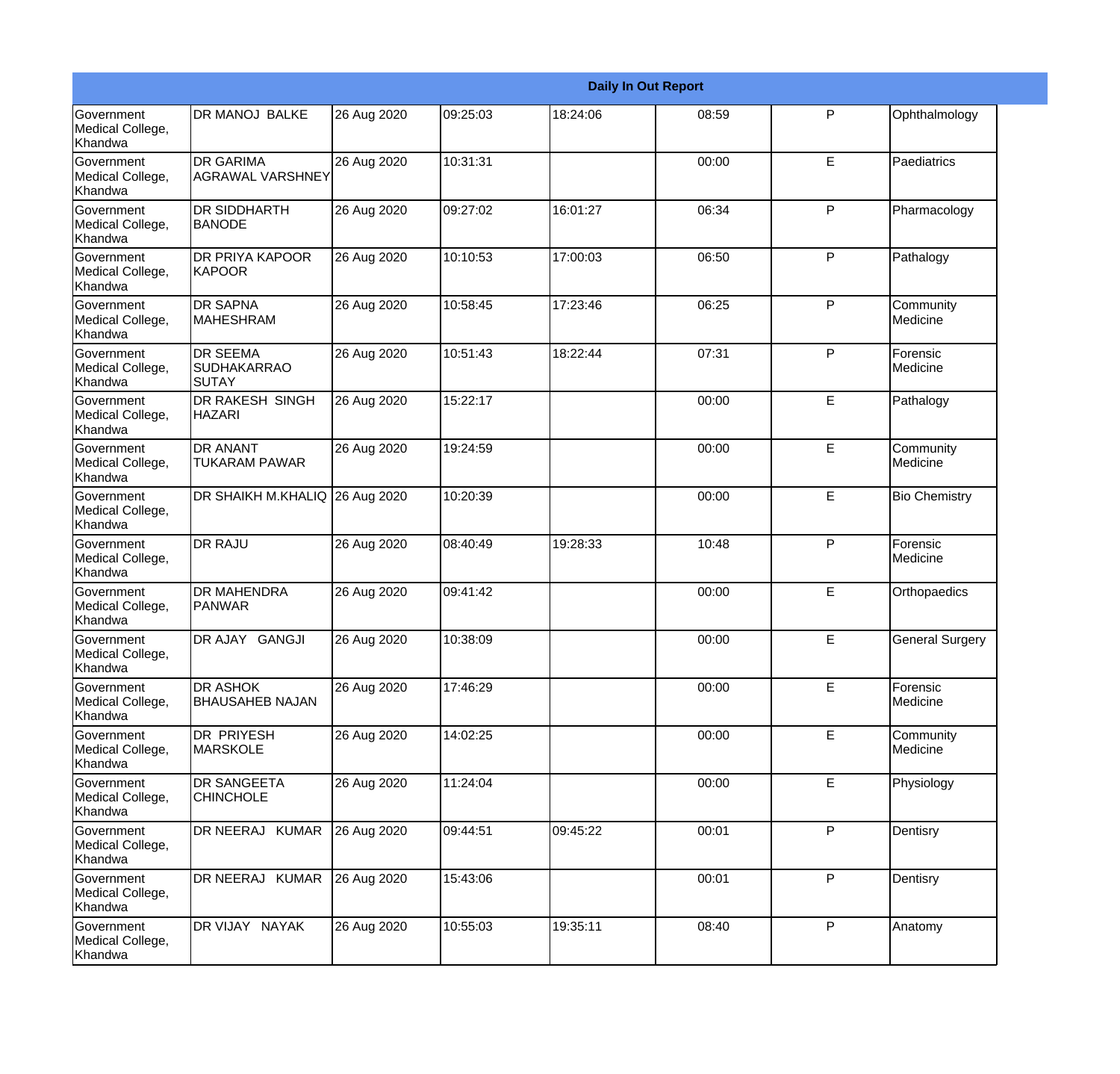| Assistant Professor Clinical      |               |
|-----------------------------------|---------------|
|                                   |               |
| Associate Professor Clinical      |               |
| Associate Professor Para Clinical |               |
|                                   |               |
| Demonstrator/Tutor Para Clinical  |               |
| Associate Professor Para Clinical |               |
|                                   |               |
| Professor                         | Para Clinical |
|                                   |               |
| Professor                         | Para Clinical |
| Professor                         | Para Clinical |
|                                   |               |
| Professor                         | Non Clinical  |
| Demonstrator/Tutor Para Clinical  |               |
|                                   |               |
| Assistant Professor Clinical      |               |
| Professor                         | Clinical      |
|                                   |               |
| Associate Professor Para Clinical |               |
| Associate Professor Para Clinical |               |
|                                   |               |
| Demonstrator/Tutor Non Clinical   |               |
|                                   |               |
| Assistant Professor Clinical      |               |
| Assistant Professor Clinical      |               |
|                                   |               |
| Associate Professor Non Clinical  |               |
|                                   |               |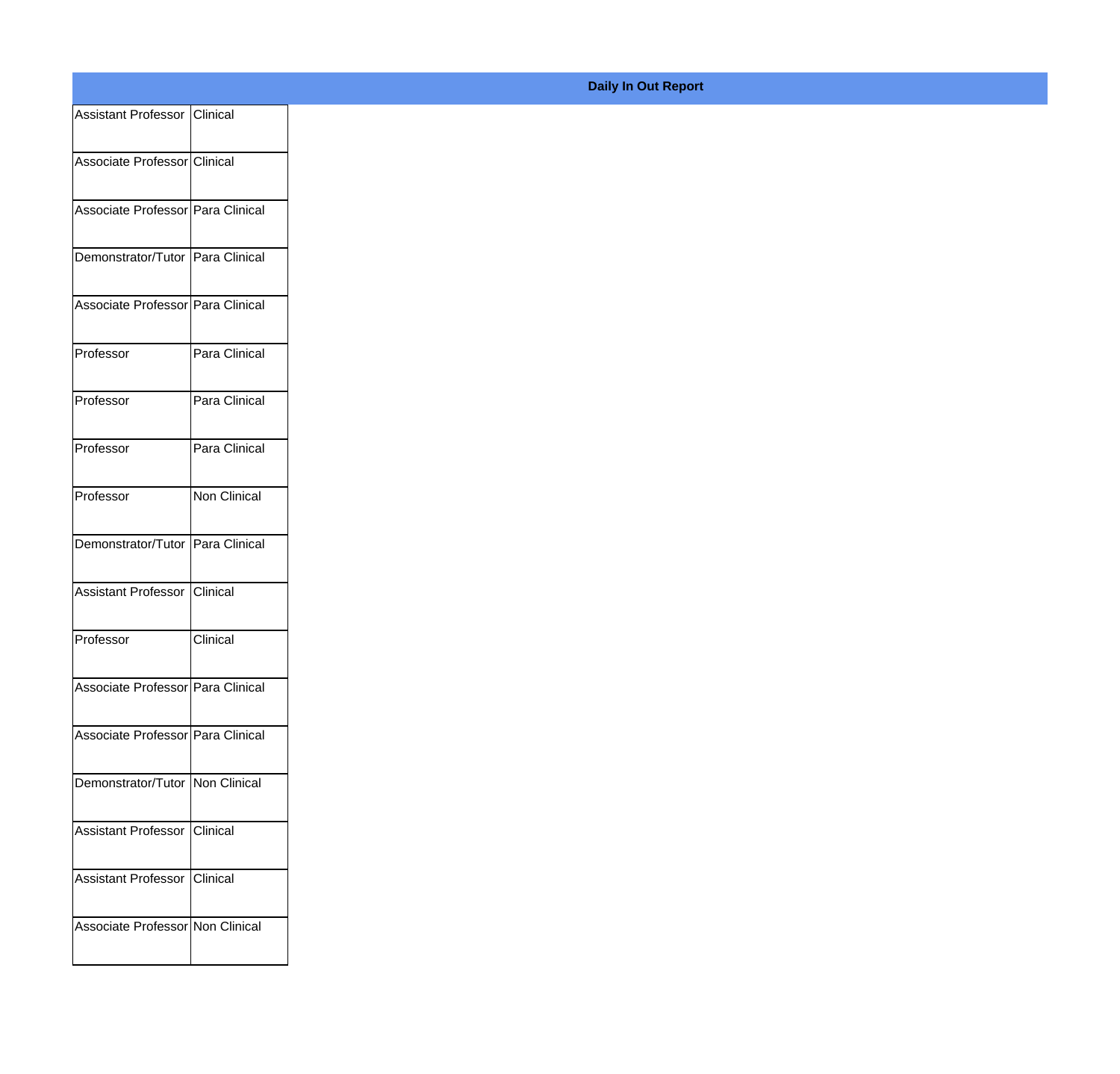|                                                  |                                        |             |          |          | <b>Daily In Out Report</b> |   |                             |
|--------------------------------------------------|----------------------------------------|-------------|----------|----------|----------------------------|---|-----------------------------|
| Government<br>Medical College,<br>Khandwa        | DR SUNIL BAJOLIYA 26 Aug 2020          |             | 10:11:06 | 19:24:45 | 09:13                      | P | OTO-Rhiono-<br>Laryngology  |
| <b>Government</b><br>Medical College,<br>Khandwa | DR NISHA MANDLOI<br>IPANWAR            | 26 Aug 2020 | 09:44:42 | 15:38:18 | 05:54                      | P | Obstetrics &<br>Gynaecology |
| <b>Government</b><br>Medical College,<br>Khandwa | <b>DR NANDINI DIXIT</b>                | 26 Aug 2020 | 13:28:40 |          | 00:00                      | E | Paediatrics                 |
| Government<br>Medical College,<br>Khandwa        | <b>DR SATISH</b><br><b>CHANDEL</b>     | 26 Aug 2020 | 10:46:58 |          | 00:00                      | E | Pharmacology                |
| <b>Government</b><br>Medical College,<br>Khandwa | IDR JITENDRA<br><b>AHIRWAR</b>         | 26 Aug 2020 | 10:16:58 | 10:17:08 | 06:15                      | P | Pathalogy                   |
| Government<br>Medical College,<br>Khandwa        | <b>DR JITENDRA</b><br><b>AHIRWAR</b>   | 26 Aug 2020 | 10:17:20 | 16:31:16 | 06:15                      | P | Pathalogy                   |
| <b>Government</b><br>Medical College,<br>Khandwa | <b>DR JITENDRA</b><br>IAHIRWAR         | 26 Aug 2020 | 16:31:58 |          | 06:15                      | P | Pathalogy                   |
| Government<br>Medical College,<br>Khandwa        | <b>DR MUKTESHWARI</b><br><b>IGUPTA</b> | 26 Aug 2020 | 11:21:10 | 16:36:38 | 05:15                      | P | Pharmacology                |
| Government<br>Medical College,<br>Khandwa        | <b>IMOHIT GARG</b>                     | 26 Aug 2020 | 11:19:10 |          | 00:00                      | E | <b>General Medicine</b>     |